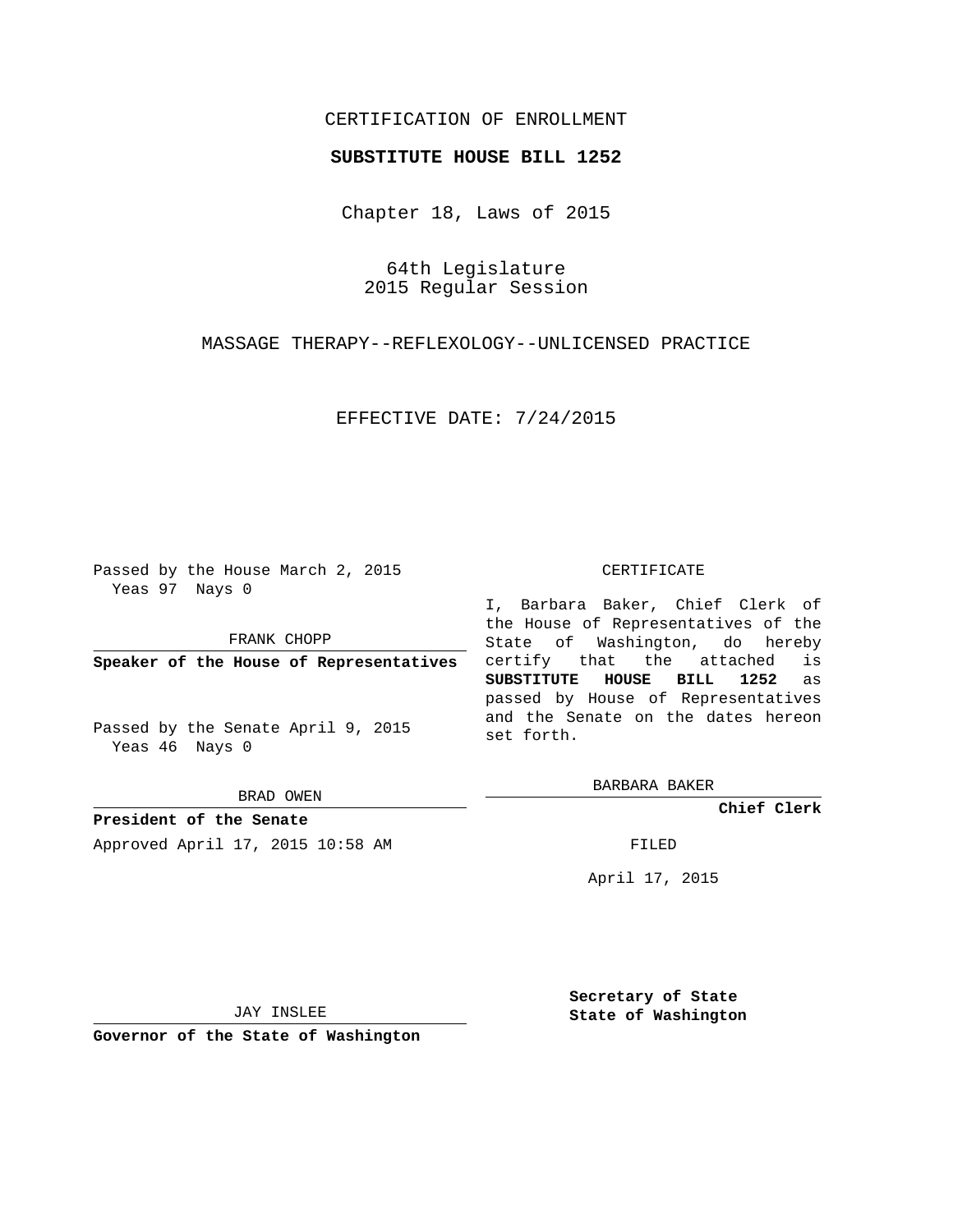## **SUBSTITUTE HOUSE BILL 1252**

Passed Legislature - 2015 Regular Session

**State of Washington 64th Legislature 2015 Regular Session**

**By** House Public Safety (originally sponsored by Representatives Wylie, Harris, Moeller, Jinkins, Vick, and S. Hunt)

READ FIRST TIME 02/03/15.

1 AN ACT Relating to penalties for allowing or permitting 2 unlicensed practice of massage therapy or reflexology; adding a new 3 section to chapter 18.108 RCW; and prescribing penalties.

4 BE IT ENACTED BY THE LEGISLATURE OF THE STATE OF WASHINGTON:

5 NEW SECTION. **Sec. 1.** A new section is added to chapter 18.108 6 RCW to read as follows:

7 The following penalties must be imposed upon an owner of a 8 massage business or reflexology business where the unlicensed 9 practice of massage therapy or reflexology has been committed:

 (1) Any person who with knowledge or criminal negligence allows or permits the unlicensed practice of massage therapy or reflexology to be committed within his or her massage business or reflexology business by another is guilty of a misdemeanor for a single 14 violation.

15 (2) Each subsequent violation, whether alleged in the same or in 16 subsequent prosecutions, is a gross misdemeanor punishable according 17 to chapter 9A.20 RCW.

> Passed by the House March 2, 2015. Passed by the Senate April 9, 2015. Approved by the Governor April 17, 2015.